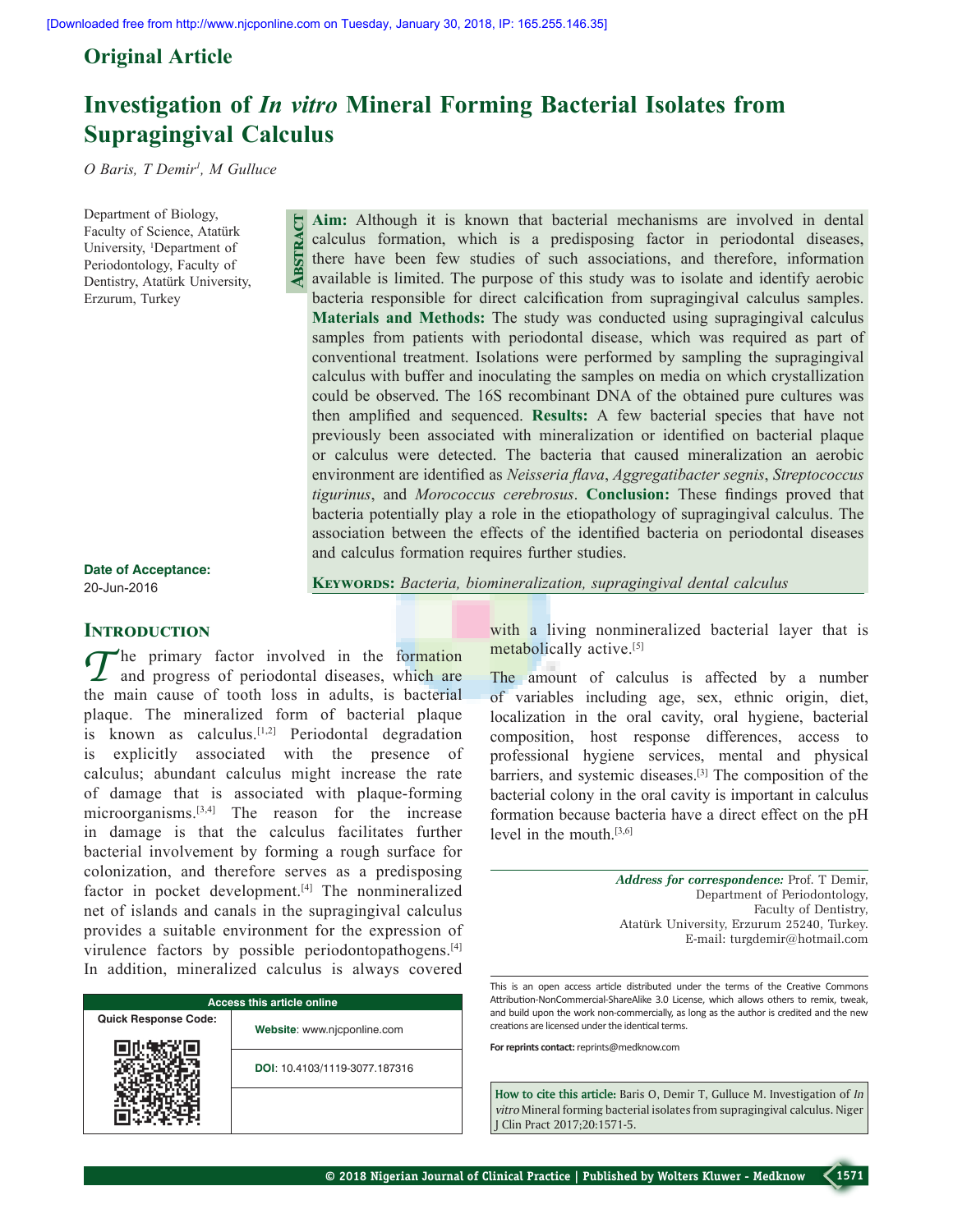The calcium salts present in the calculus are of interest in this respect. The mechanisms by which calcareous crystals are formed are similar among species. Extensive studies of bacteria from different ecosystems have identified a few possible mechanisms.[7,8] To explain the mechanism of calculus formation by bacteria, *in vitro*  experiments have been conducted and have shown that *Streptococcus salivarius* and *Streptococcus sanguinis* increase dental pH due to arginine deaminase activity, which leads to the formation of urea and ammonia compounds.[4,6] *Corynebacterium* (*Bacterionema*) *matruchotii*, *Streptococcus mutans*, *Actinomyces* spp., and *Candida albicans* have also been associated with mineralization under different intra- or extracellular conditions.[7] As a result, the bacteria in the plaque increases the local pH, and when the pH increases the calcium‑phosphate ions collapse, which is the natural result of a physical rule.<sup>[6]</sup> Many experiments have been performed with oral bacteria in environments with high ion levels, and thus, their findings have very limited applications.

Although it is partially possible to explain the formation of supragingival calculus by considering data such as buffering systems and calcium resources (saliva), pH changes, food (nutritional residues), and microbial diversity, and burden (facultative anaerobes and aerobes), it still remains unclear which bacterial species are directly responsible for calcification.

This study aimed to isolate and identify bacterial species capable of mineralization from the supragingival calculus under aerobic conditions. We also investigated the mineralization ability of the isolated bacteria in pure and mixed cultures. In light of the data obtained, the prevention and/or deceleration of calculus formation are also discussed.

### **Materials and Methods**

#### **Collection of samples**

Supragingival calculus samples were collected from patients with periodontal disease (Atatürk University, Ethics Committee of Dentistry Faculty Approval, 2011/10) at the Department of Periodontology, Faculty of Dentistry, Atatürk University as part of their conventional treatment. The collected samples were transferred to laboratory in phosphate buffer (pH 7.2) for bacterial isolation.

### **Bacterial isolation and growth conditions**

The samples were inoculated into a buffer (phosphate buffer pH 7) and kept a shaker overnight. The bacterial colonies were cultivated in B4 media (glucose 10 g/L, yeast extract 4 g/L, calcium acetate 2.5 g/L, and agar 18 g/L pH  $(7.2)$ , <sup>[9]</sup> modified Mitis Salivarius Agar (MSA 35 g/L, CaCl,  $1$  g/L pH 7.2, and sterile 1% solution of potassium tellurite 10 ml/L), and B2 (glucose 1 g/L, yeast extract 1 g/L, casein 4 g/L, tris [tris (hydroxymethyl) amino methane] 12 g/L, calcium acetate 1.5 g/L, and agar 15 g/L pH 7.4)<sup>[8,10]</sup> at 37°C. Cultures were observed under the light microscopy for 7–40 days, and positive results were repeated as pure cultures for verification. Isolated and purified bacterial strains were stored in nutrient broth containing 15% glycerol at −86°C for further studies.[8,11]

#### **Extraction of genomic DNA**

Genomic DNA was extracted from bacteria isolates using a method previously described by Wilson.[12] The purity of the DNA was determined using a spectrophotometer and the  $A_{260}$  and  $A_{280}$  values and stored at −20°C until further use.<sup>[8,12]</sup>

## **Polymerase chain reaction amplification and sequencing analysis**

Amplification reaction mixture was prepared in a 30  $\mu$ L volume containing  $3 \mu L$  10× polymerase chain reaction (PCR) buffer, 0.6 µL dNTP mixture (10 mM of dATP, dGTP, dCTP, and dTTP, Sigma-Aldrich Co., USA), 0.3 µL each primer (5 µM) (27f 5'‑AGA GTT TGA TCC TGG CTC AG‑3'; 1492r 5'‑GGT TAC CTT GTT ACG ACT T-3'), 1.8 µL MgCl, (25 mM), 1.2 µL DMSO (20×), 0.3 µL *Taq* DNA polymerase (5 unit/µL,  $Sigma-A$ ldrich Co., USA), 21.5 µL sterile ddH<sub>2</sub>O, and 1 µL genomic DNA.

The reactions were performed in a thermal cycler (Corbett Research CG1‑96, Australia) without mineral oil. PCR master mix (without genomic DNA) and  $ddH_2O$ were used as negative control. After an initial denaturation at 95°C for 2 min, the PCR profiles were set as follows: 1 min of denaturation at 94°C, 1 min of annealing at 58°C, and 1 min extension at 72°C, for 35 cycles, and a final extension at 72°C for 7 min. The samples were analyzed by electrophoresis on a 1% agarose gel and then stained with ethidium bromide (0.5 µg/ml). The PCR product bands were photographed under ultraviolet light.[8,10]

PCR products were sequenced by Macrogen Inc., (Macrogen, Korea). Sequences were edited with the BioEdit program (Ibis Biosciences, CA, USA) and compared for similarities with the nucleotide sequences in the NCBI library.[10,13]

### **Results**

### **Bacterial isolation and biomineralization**

Bacterial colonies isolated from the supragingival calculus samples were observed under light microscopy on days 7, 10, 15, 21, and 40, and the crystal forming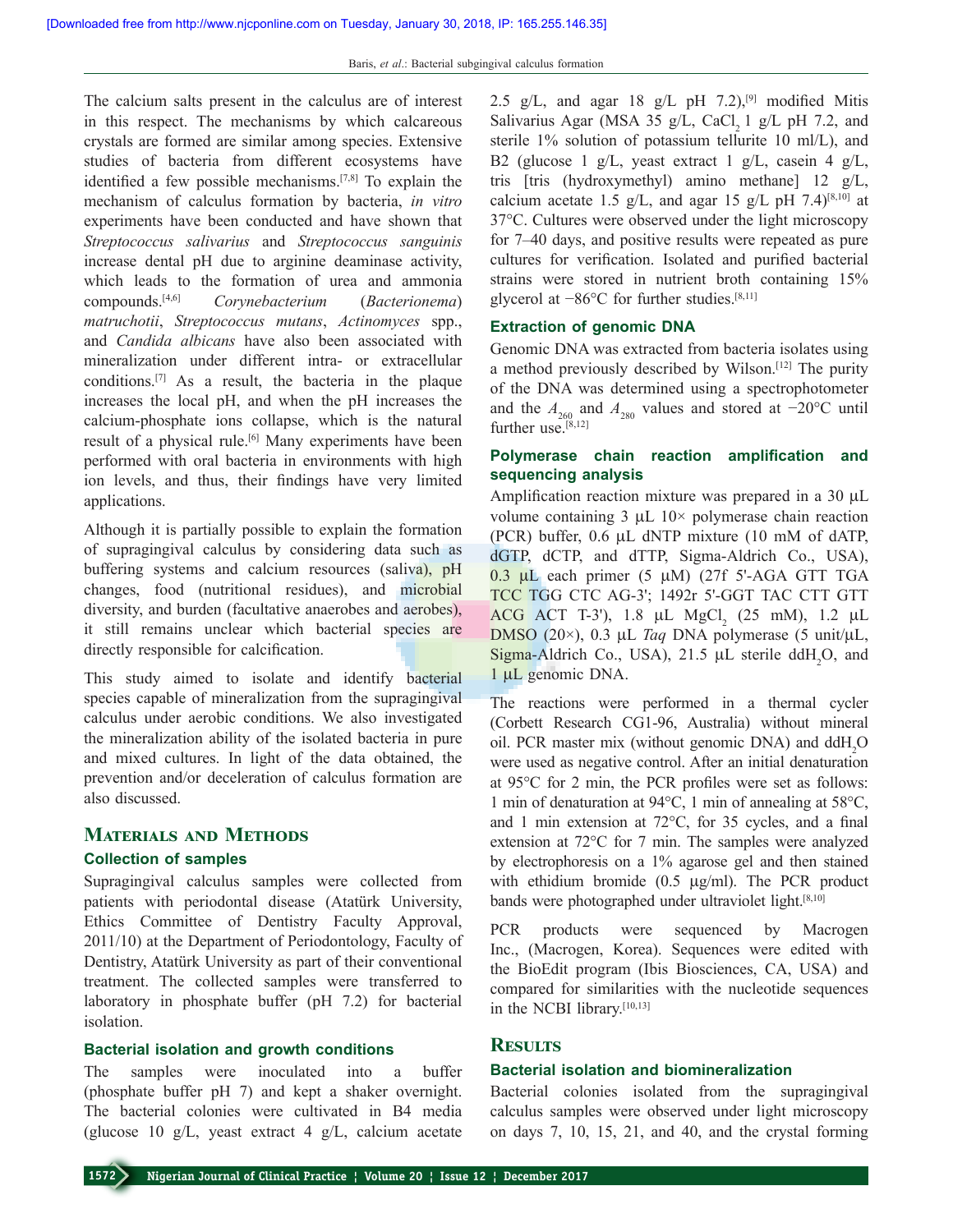Baris, *et al*.: Bacterial subgingival calculus formation



**Figure 1:** Crystal formations in pure and complex cultures in the growth media. (a) B4 medium (D18); (b) modified Mitis Salivarius Agar medium left crystallized (D21) and right normal colony; (c) mixed culture in the B2 medium; (d) D20, (e) D22, (f) D18, (g) D19 different types pure cultures growth and crystallization in the B2 medium

| Table 1: Identification results of mineral forming<br>bacterial isolates, which were obtained in the<br>supragingival calculus |                  |  |                     |                   |  |  |
|--------------------------------------------------------------------------------------------------------------------------------|------------------|--|---------------------|-------------------|--|--|
| <b>Isolates</b>                                                                                                                | <b>Bacterial</b> |  | Similarity A number | <b>Accessions</b> |  |  |
|                                                                                                                                | name             |  | of bases            | number            |  |  |

|                 | name          |     | of bases | number   |
|-----------------|---------------|-----|----------|----------|
| D18             | N. flava      | 100 | 1356     | KF261347 |
| D <sub>19</sub> | A. segnis     | 99  | 699      | KF261348 |
| D20             | S. tigurinus  | 100 | 1391     | KF261349 |
| D21             | S. tigurinus  | 99  | 1391     | KF261350 |
| D22             | M. cerebrosus | 99  | 996      | KF261351 |

*N. flava*=*Neisseria flava*; *A. segnis*=*Aggregatibacter segnis*; *S. tigurinus*=*Streptococcus tigurinus*; *M. cerebrosus*=*Morococcus cerebrosus*

colonies were transferred to new media. The purified bacterial isolates were monitored until day 40, and the experiments were repeated for any bacteria that exhibited crystallization.

Even though 11 isolates were obtained from B4 media crystallization was only observed in 1 sample [Figure 1a], and K116 isolate could not be amplified by PCR. Thus, B4 medium was not used in subsequent parts of the study.

Even though 14 isolates were obtained from the biomineralization experiments that used B2 and modified MSA media; crystallization was only observed in a few. Some isolates were positive in the mixed culture (during isolation); however, no crystallization was observed in pure culture. Considering the colonies and the convenience of observing crystal formation, modified MSA was not used in subsequent experiments due to its dark color and the difficulty in examining stiff colony formations because of crystallization [Figure 1b]. All samples were compared, and five isolates grown in B2 medium that formed crystals in pure culture were selected for sequencing. Figure 1 shows the isolates grown in different mediums. All experiments were replicated for verification.

# **Identification of bacterial isolates (by sequence analysis)**

DNA was isolated from six crystal-forming bacterial isolates from the B2 media. The DNA samples were synthesized with 16S ribosomal RNA primers and formed single bands 1400–1500 bp in size when run on a gel. The amplicons were then sent to Macrogen for DNA sequencing. Since K116 isolate showed poor growth and insufficient DNA was extracted, it could not be sequenced. The sequencing results were analyzed using BioEdit (Ibis Biosciences, Carlsbad, CA, USA) and compared using the Basic Local Alignment Search Tool program and GenBank (http://blast.ncbi.nlm.nih. gov/blast.cgi). Table 1 shows the sequencing results and accession numbers.

### **Discussion**

Dental calculus is due to bacterial biofilm formation, which generates an inorganic matrix that is associated with plaque calcification. $[14]$  The mechanisms by which minerals are precipitated within the biofilm matrix (especially calcium and phosphate) remain a mystery. Regarding calcium‑phosphate salts, the supersaturation of saliva (especially the plaque fluid) could act as a propellent for the mineralization of dental plaque. Calculus formation is not only affected by the supersaturation of calcium‑phosphate salts but also by a variety of other factors such as the saliva flow rate and inhibitors and supporters of calculus formation.[14] Increases and decreases in pH cause mineralization and demineralization, respectively. These events occur as a result of changes in the calcium and phosphate concentration between the tooth surface and the saliva and/or plaque.<sup>[15]</sup> The precipitation of calcium‑phosphate salts causes mineralization and subsequently forms calculus, which is a secondary factor associated with periodontal disease. The first studies that aimed to determine the bacterial mineralization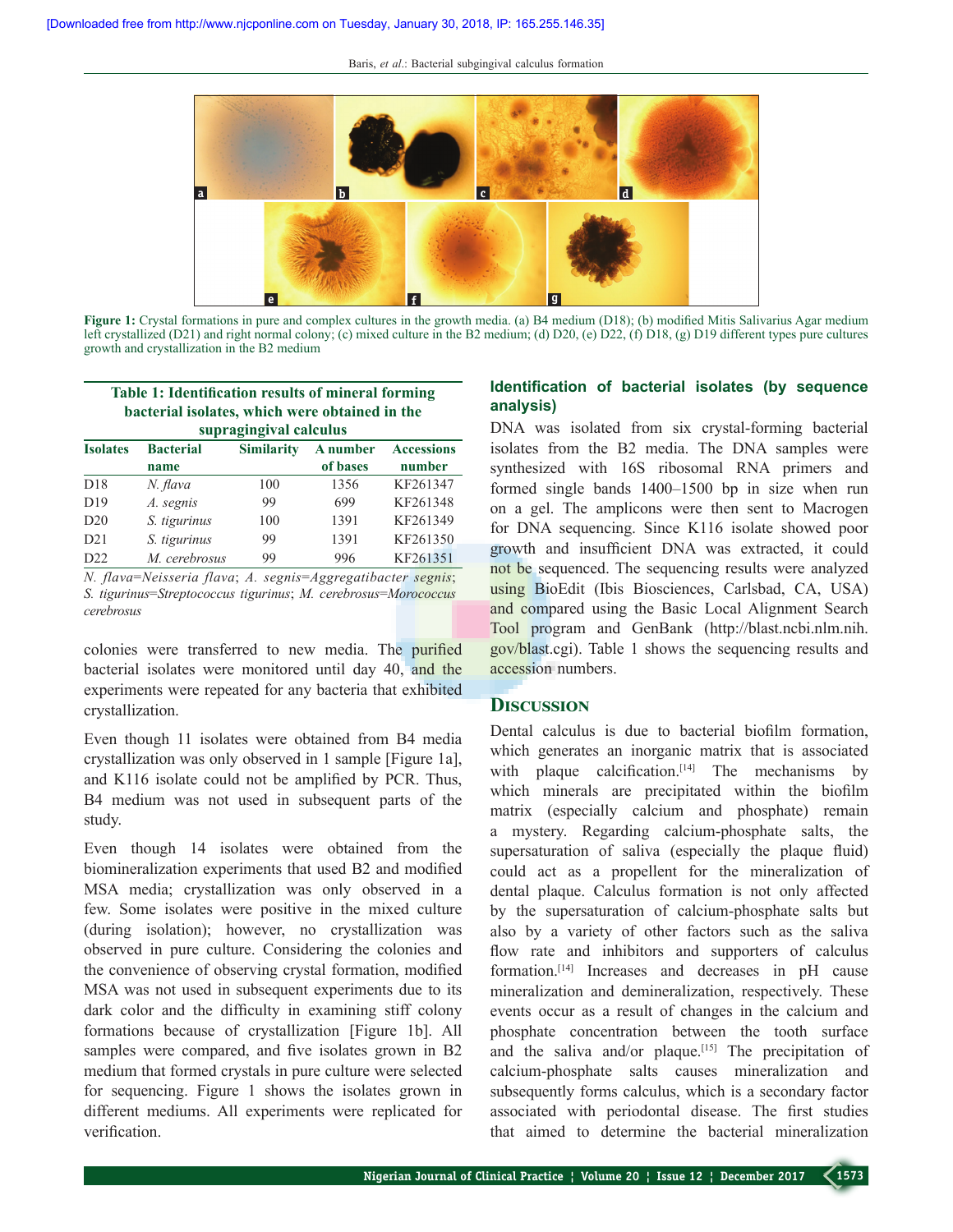mechanism used *Bacterionema* (*Corynebacterium*) *matruchotii*<sup>[16,17]</sup> and revealed that phospholipid fractions formed apatite. There have been studies not only of direct bacterial mineralization but also of the bacterial community composition in the calculus. Bacteria have been identified from supragingival calculus samples collected from patients with moderate and severe periodontitis (especially in the interdental canals and lacunas).<sup>[18]</sup> Thus, bacteria that are responsible for direct calcification might coexist with bacteria that are not.

One study that assessed such a possibility revealed for the first time that different *Streptococcus* species that have not previously been associated with calcification *in vitro* in an anaerobic environment were associated with mineralization.<sup>[10]</sup> Very interesting results were also obtained in the present study conducted under aerobic conditions. This is the first report associating the bacteria reported here with calculus formation. A number of Gram‑positive species have been shown to play a role in the precipitation of calcium compounds.[8,10,19] For instance, saliva samples were analyzed to determine the presence of *Streptococcus tigurinus,* which has been associated with calcification and identified as an agent in invasive infections (especially infective endocarditis), but the species was found to be uncommon in the oral area.<sup>[20]</sup> Calcification is not common among the Gram-negative bacteria and is rarely mentioned except for some soil bacteria in the literature.[9,10]

One bacterium detected in this study, *Aggregatibacter segnis* (*Haemophilus segnis*), is a Gram‑negative commensal in the human oropharynx.[21] A very limited number of studies have reported the pathogenicity of this organism. Petsios *et al*. [22] asserted that *A. segnis* was a possible router for periodontal disease. There is no literature regarding the calcification potential of this bacterium, but it is thought to cause mineral accumulation due to its adhesive capabilities and cell structure. The fact that it is an important precessor of dental plaque and can coexist with other bacteria supports this contention.<sup>[23,24]</sup>

On the other hand, little is known about various *Morococcus* species, which have been associated with calcification. Only 1 isolate of *Morococcus cerebrosus* was reported until recently isolated from a brain abscess (cerebellar).[25] However, a more recent study that investigated the bacterial community associated with the oral cavity (saliva, supra and subgingival plaque, tongue dorsum, hard palate, buccal mucosa, keratinized gingiva, palatine tonsils, and throat), skin (right and left antecubital fossa, right and left retroauricular lines), vaginal area, and nasal and stool samples in 237 individuals reported *M. cerebrosus* in the subgingival

plaque.[26] The same study also detected *Neisseria* sp. in the saliva, subgingival plaque, tongue, tonsils, and throat.[26] *Neisseria flava* was also found in the oral area in our study and was associated with direct calcification. *Morococcus* and *Neisseria* are from the same family, and some publications have asserted that these species produce carbonic anhydrase.[27,28] Even though it is possible to associate mineralization with carbonic anhydrase, more comprehensive studies are required to prove this. *In vivo* interactions (such as those with other microorganisms, saliva, density, and pH), especially in the supragingival area, can be different from *in vitro* results. However, *in vitro* studies provide basic information for further studies by providing primary data for explaining possible mechanisms.[29,30]

#### **Conclusion**

This study aimed to isolate and identify bacterial species present in the supragingival calculus that can induce mineralization under aerobic conditions and has achieved this purpose. The findings support the notion that bacteria play a potential role in the etiopathology of supragingival calculus, and also identified for bacterial species that have not previously been associated with calcification, calculus, and/or bacterial plaque, but that contribute to *in vitro* mineral formation in an aerobic environment. Future studies based on these findings should be able to determine the relationship between these bacteria and periodontal diseases as well as the extent to which these bacteria are involved in calculus formation and the mechanisms involved.

# **Financial support and sponsorship**

Nil.

#### **Conflicts of interest**

There are no conflicts of interest.

#### **References**

- 1. Mandel ID, Gaffar A. Calculus revisited. A review. J Clin Periodontol 1986;13:249‑57.
- 2. Roberts‑Harry EA, Clerehugh V. Subgingival calculus: Where are we now? A comparative review. J Dent 2000;28:93-102.
- 3. White DJ. Dental calculus: Recent insights into occurrence, formation, prevention, removal and oral health effects of supragingival and subgingival deposits. Eur J Oral Sci 1997;105(5 Pt 2):508‑22.
- 4. Tan B, Gillam DG, Mordan NJ, Galgut PN. A preliminary investigation into the ultrastructure of dental calculus and associated bacteria. J Clin Periodontol 2004;31:364‑9.
- 5. Newman HN. The development of dental plaque. In: Harris NO, Christen AG, editors. Primary Preventive Dentistry. East Norwalk, CT: Appleton & Lange; 1994. p. 19‑58.
- 6. Hinrichs JE. The role of dental calculus and other predisposing factors. In: Newman MG, Takei H, Klokkevold P, Caranza FA, editors. Carranza's Clinical Periodontology. St. Louis MO: WB Saunders; 2006. p. 170‑92.